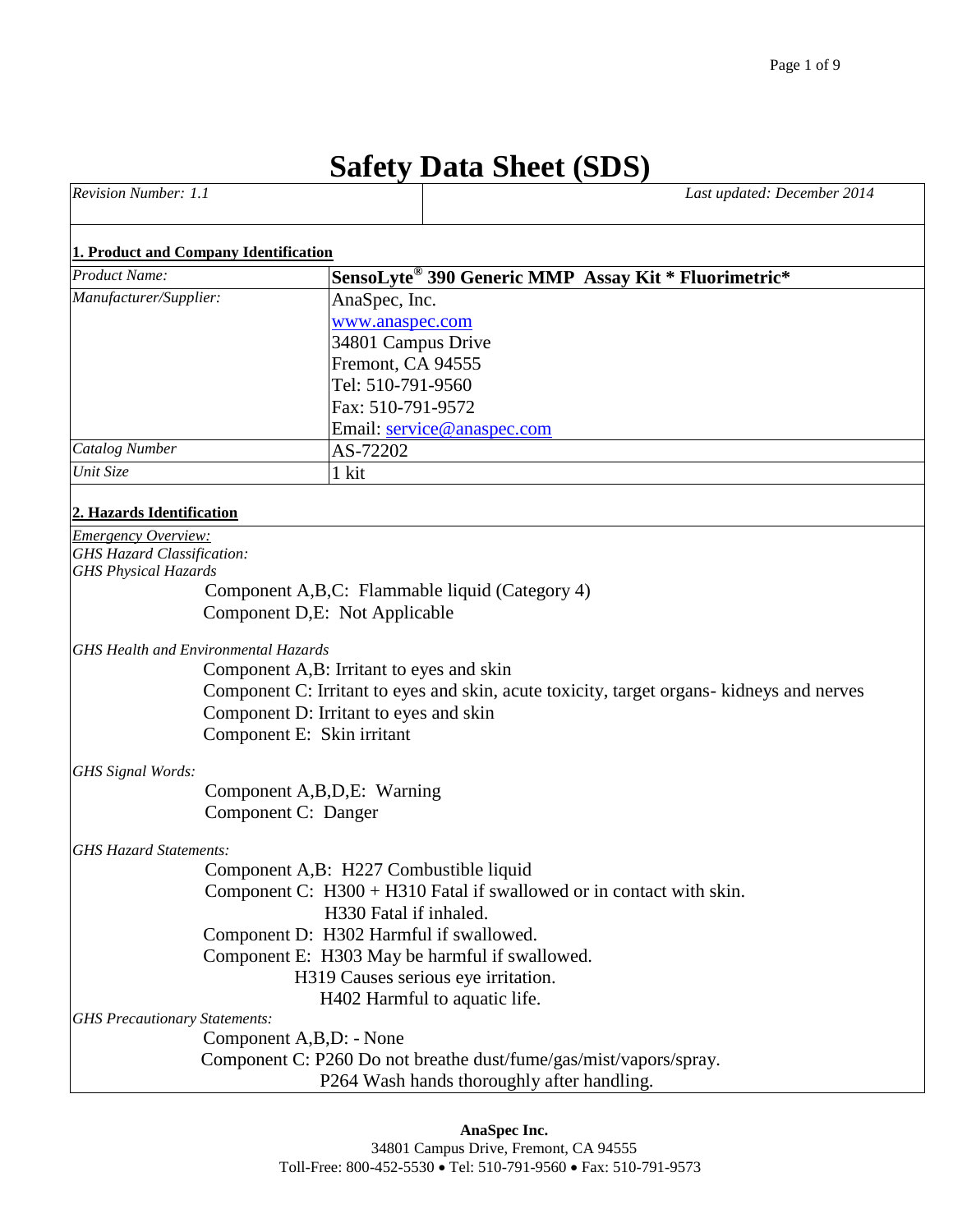| P280 Wear protective gloves/protective clothing.                        |
|-------------------------------------------------------------------------|
| P284 Wear respiratory protection.                                       |
| $P302 + P350$ IF ON SKIN: Gently wash with plenty of soap and water.    |
| P310 Immediately call a POISON CENTER or doctor/physician               |
| Component E: P264 Wash skin thoroughly after handling.                  |
| P273 Avoid release to the environment.                                  |
| P280 Wear protective gloves/eye protection/face protection.             |
| $P305 + P351 + P338$ IF IN EYES: Rinse cautiously with water.           |
| Remove contact lenses, if present and easy to do. Continue rinsing.     |
| P312 Call a POISON CENTER or doctor/physician if you feel unwell.       |
| P337 + P313 If eye irritation persists: Get medical advice/attention.   |
| P501 Dispose of contents/container to an approved waste disposal plant. |
|                                                                         |

#### *HMIS Classification:*

| <b>Component A:</b>        | Component B:               | Component C:               | <b>Component D:</b>        | <b>Component E:</b>        |
|----------------------------|----------------------------|----------------------------|----------------------------|----------------------------|
| Health hazard: 0           | Health hazard: 0           | Health hazard: 4           | Health hazard: 0           | Health hazard: 2           |
| Flammability: 2            | Flammability: 2            | Flammability: 2            | Flammability: 0            | $Flammability: O$          |
| <i>Physical hazards:</i> 0 | <i>Physical hazards:</i> 0 | <i>Physical hazards:</i> 0 | <i>Physical hazards:</i> 0 | <i>Physical hazards:</i> 0 |

### *NFPA Rating:*

| <b>Component A:</b>         | <b>Component B:</b>  | <b>Component C:</b>  | <b>Component D:</b>         | <b>Component E:</b>  |
|-----------------------------|----------------------|----------------------|-----------------------------|----------------------|
| Health hazard: 0            | Health hazard: 0     | Health hazard: 4     | Health hazard: 0            | Health hazard: 2     |
| Fire: 2                     | Fire: $2$            | Fire: 2              | Fire: 0                     | Fire: $\theta$       |
|                             |                      |                      |                             |                      |
| <i>Reactivity hazard:</i> 0 | Reactivity hazard: 0 | Reactivity hazard: 0 | <i>Reactivity hazard:</i> 0 | Reactivity hazard: 0 |

### **3. Composition / Information on Ingredients**

# *Ingredients/Components:*

| Chemical Name: | Description            | CAS Number:           |
|----------------|------------------------|-----------------------|
| Component A    | <b>Contains DMSO</b>   | $67 - 68 - 5$         |
| Component B    | <b>Contains DMSO</b>   | $67 - 68 - 5$         |
| Component C    | Contains APMA and DMSO | 6283-24-5 and 67-68-5 |
| Component D    | Proprietary            | NA                    |
| Component E    | Proprietary            | NA                    |

# **4. First Aid Measures**

**General advice**

Consult a physician. Show this safety data sheet to the doctor in attendance. Move out of dangerous area.

### **Component A,B**

*Inhalation:* If breathed in, move person into fresh air. If not breathing, give artificial respiration. Consult a physician.

*Ingestion:* Do NOT induce vomiting. Never give anything by mouth to an unconscious person. Rinse mouth with water. Consult a physician.

- *Skin:* Wash off with soap and plenty of water. Consult a physician.
- *Eyes:* Flush eyes with water as a precaution.

# **Component C**

|       | <i>Inhalation:</i> If breathed in, move person into fresh air. If not breathing give artificial respiration Consult a physician. |
|-------|----------------------------------------------------------------------------------------------------------------------------------|
|       | <i>Ingestion:</i> Never give anything by mouth to an unconscious person. Rinse mouth with water. Consult a physician.            |
| Skin: | Wash off with soap and plenty of water. Take victim immediately to hospital. Consult a physician.                                |
| Eyes: | Rinse thoroughly with plenty of water for at least 15 minutes and consult a physician.                                           |
|       |                                                                                                                                  |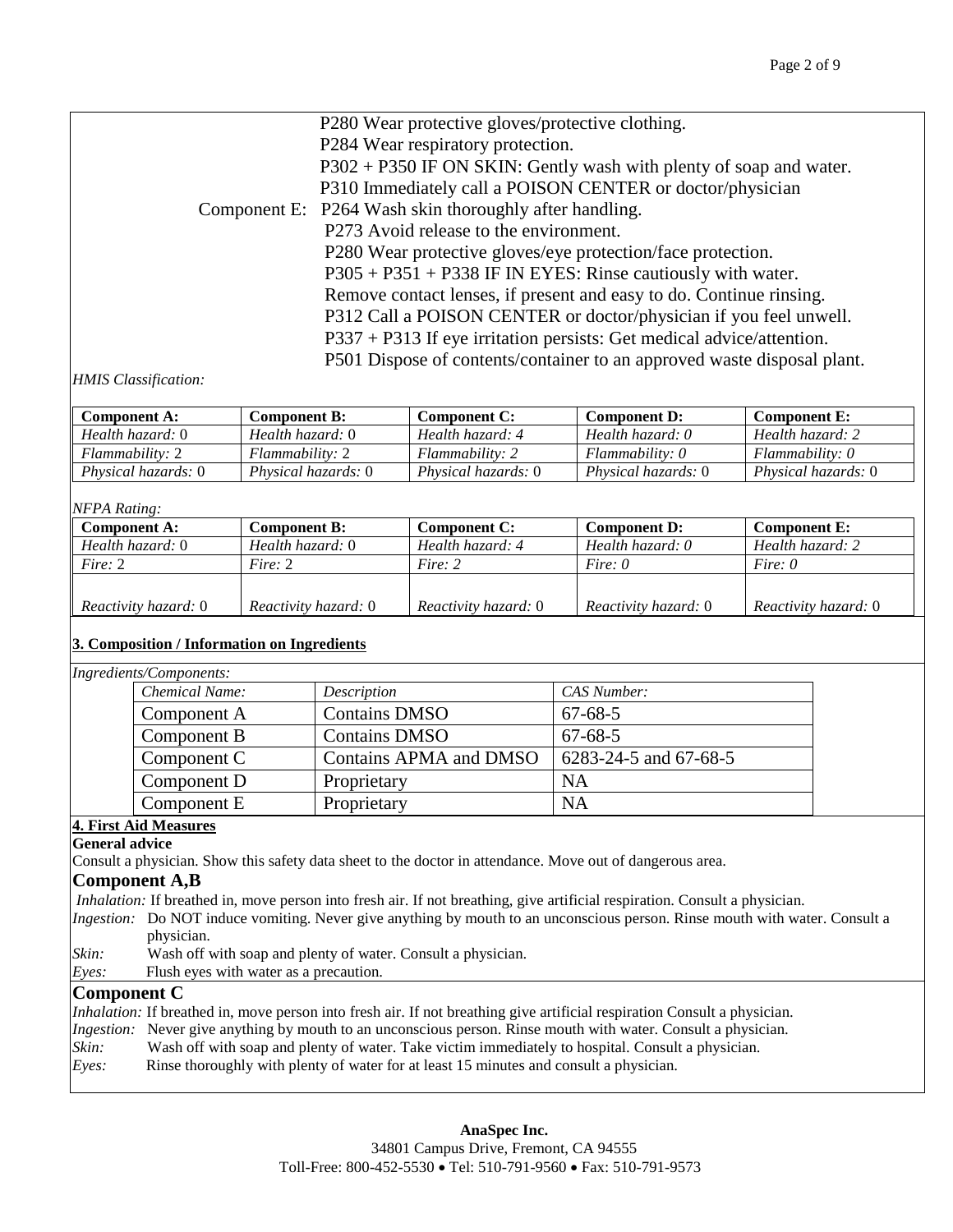# *Component D,E*

| <i>Inhalation:</i> If breathed in, move person into fresh air. If not breathing, give artificial respiration. Consult a physician.                     |           |
|--------------------------------------------------------------------------------------------------------------------------------------------------------|-----------|
| <i>Ingestion:</i> Do NOT induce vomiting. Never give anything by mouth to an unconscious person. Rinse mouth with water.                               |           |
| physician.                                                                                                                                             |           |
| Take off contaminated clothing and shoes immediately. Wash off with soap and plenty of water. Consult a physician.                                     |           |
| Rinse thoroughly with plenty of water for at least 15 minutes and consult a physician. Continue ringing eyes during<br>Eves:<br>transport to hospital. |           |
|                                                                                                                                                        | Consult a |

#### **5. Fire Fighting Measures**

| Extinguishing media:                 | <b>Component A and B:</b> For small fires, use alcohol resistant foam, dry     |
|--------------------------------------|--------------------------------------------------------------------------------|
|                                      | chemical, or carbon dioxide. For large fires, use water spray from a safe      |
|                                      | distance.                                                                      |
|                                      |                                                                                |
|                                      | Component C: Use alcohol-resistant foam, dry chemical, carbon dioxide, or      |
|                                      | water spray.                                                                   |
|                                      | <b>Component D and E: Not applicable</b>                                       |
| Special firefighting procedures:     | <b>Component A and B:</b> Fire fighters should wear positive pressure self-    |
|                                      | contained breathing apparatus (SCBA) and full turnout gear.                    |
|                                      |                                                                                |
|                                      | <b>Component C:</b> Fire fighters should wear positive pressure self-contained |
|                                      | breathing apparatus (SCBA) and full turnout gear.                              |
|                                      |                                                                                |
|                                      | <b>Component D,E: Not applicable</b>                                           |
| Unusual fire and explosions hazards: | <b>Component A and B:</b> Combustible liquid and vapor. Vapors are heavier     |
|                                      | than air and may travel to a source of ignition and flash back. Vapors can     |
|                                      | spread along the ground and collect in low or confined areas. Hazardous        |
|                                      | carbon oxides and sulphur oxides formed under fire conditions.                 |
|                                      |                                                                                |
|                                      | <b>Component C:</b> Avoid breathing dust. Combustible liquid and vapor. Vapors |
|                                      | are heavier than air and may travel to a source of ignition and flash back.    |
|                                      | Vapors can spread along the ground and collect in low or confined areas.       |
|                                      | Hazardous carbon oxides and sulphur oxides formed under fire conditions.       |
|                                      |                                                                                |
|                                      |                                                                                |
|                                      | <b>Component D and E:</b> Not applicable                                       |

## **6. Accidental Release Measures**

| Containment and spill<br>response | <b>Component A and B:</b> Immediately contact emergency personnel. Prevent further<br>leakage or spillage if safe to do so. Avoid breathing vapors or mist. Remove all sources<br>of ignition and provide ventilation. Collect with an electrically protected vacuum<br>cleaner, by wet-brushing, or by absorbing with vermiculite, sand or earth, and place in<br>appropriate container for disposal. Do not let material enter drains. |
|-----------------------------------|------------------------------------------------------------------------------------------------------------------------------------------------------------------------------------------------------------------------------------------------------------------------------------------------------------------------------------------------------------------------------------------------------------------------------------------|
|                                   | <b>Component C:</b> Wear respiratory protection and provide adequate ventilation. Avoid<br>dust formation and inhalation. Prevent further leakage or spillage if safe to do so. Pick<br>up and arrange for disposal without creating dust. Store in tightly closed container for<br>disposal. Do not let material enter drains or discharge into the environment.                                                                        |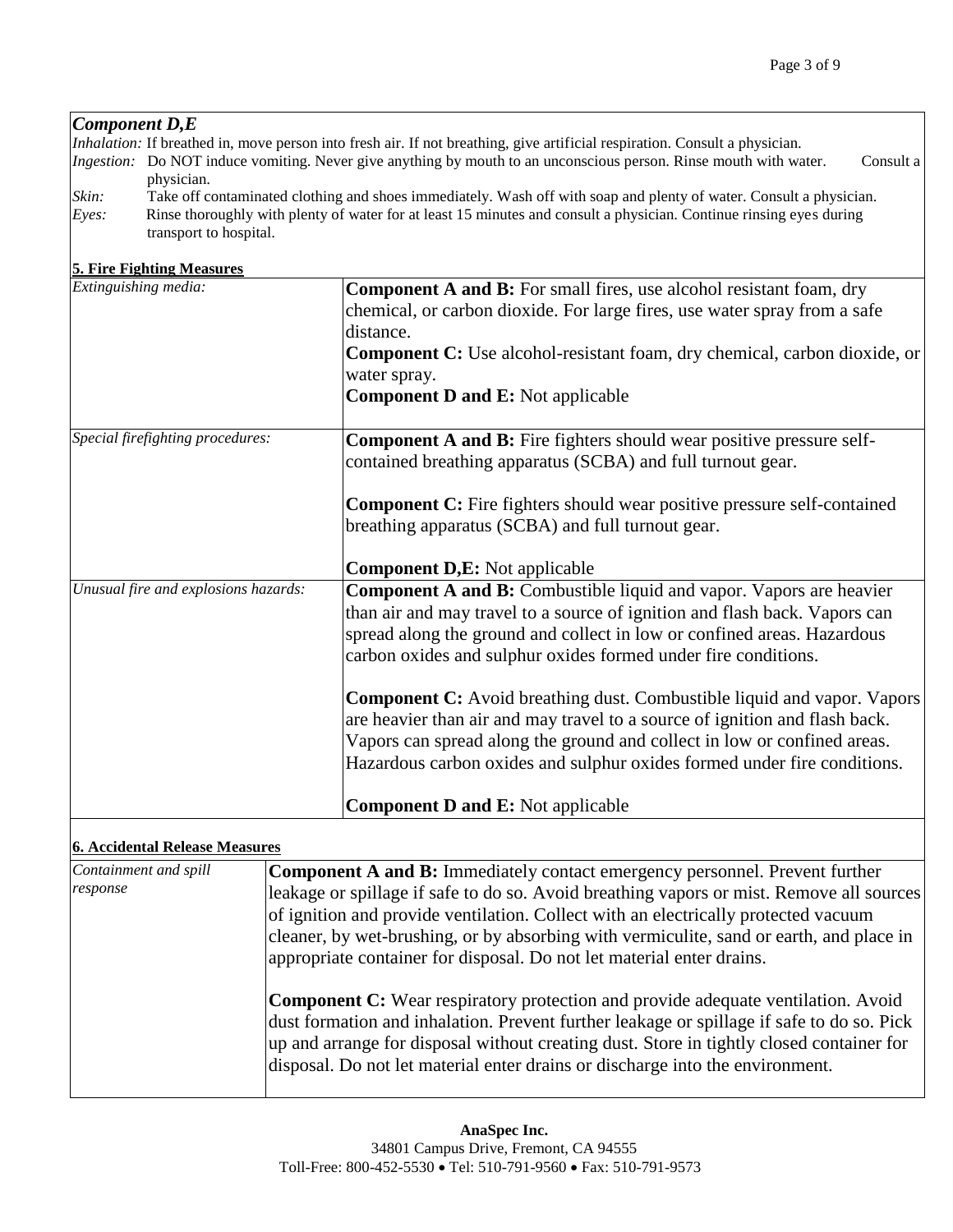|            | <b>Component D:</b> Not applicable                                                    |  |
|------------|---------------------------------------------------------------------------------------|--|
|            | <b>Component E:</b> If necessary, neutralize with dilute acetic acid. Use appropriate |  |
|            | equipment to place in appropriate waste disposal container. Spread water on           |  |
|            | contaminated surface and dispose of according to local and regional requirements.     |  |
| <b>PPE</b> | Use personal protective equipment                                                     |  |

# **7 . Handling and Storage**

# **Component A and B**

*Handling:* Wash thoroughly after handling. Remove and wash any contaminated clothing. Keep container tightly closed and avoid contact with eyes, skin, and clothing. Use with adequate ventilation and avoid ingestion and inhalation. Keep away from heat and flame.

*Storage:* Store in a tightly closed container away from moisture, heat, and flame. Store away from incompatible substances. Storage under a nitrogen blanket has been recommended.

# **Component C**

*Handling:* Avoid contact with skin and eyes. Prevent formation of dust and aerosols and provide adequate ventilation.

*Storage:* Store in a tightly closed container in a dry well-ventilated area.

**Component D:** Not applicable

# **Component E:**

*Handling:* Do not ingest or inhale.

*Storage:* Store in a tightly closed container in a cool, well-ventilated area. Keep away from sources of ignition. Keep away from incompatible materials such as oxidizers and metals.

# **8. Exposure Controls / Personal Protection**

| Engineering controls | <b>Component A and B:</b> Facilities storing and using this material should be equipped with a  |
|----------------------|-------------------------------------------------------------------------------------------------|
|                      | safety shower and eyewash station. Adequate ventilation should also be present.                 |
|                      | <b>Component C:</b> Facilities storing and using this material should be equipped with a safety |
|                      | shower and eyewash station. Adequate ventilation should also be present.                        |
|                      | <b>Component D: Not applicable</b>                                                              |
|                      | <b>Component E:</b> Use process enclosures, local exhaust ventilation, or other engineering     |
|                      | controls to keep airborne levels below recommended exposure limits. If user operations          |
|                      | generate dust, fume or mist, use ventilation to keep exposure to airborne contaminants          |
|                      | below the exposure limit.                                                                       |
| <b>PPE</b>           | <b>Component A and B</b>                                                                        |
|                      | Respiratory System: A respiratory protection program that meets OSHA's 29 CFR 1910.134          |
|                      | and ANSI Z88.2 requirements or European Standard EN 149 must be followed whenever               |
|                      | workplace conditions warrant respirator use.                                                    |
|                      | Skin and Body: Wear appropriate work uniform or laboratory coat to prevent skin exposure.       |
|                      | Hands: Use chemical resistant, impervious gloves. Appropriate techniques should be used         |
|                      | to remove potentially contaminated gloves.                                                      |
|                      | <i>Eyes:</i> Wear chemical splash goggles.                                                      |
|                      |                                                                                                 |
|                      |                                                                                                 |
|                      |                                                                                                 |
|                      |                                                                                                 |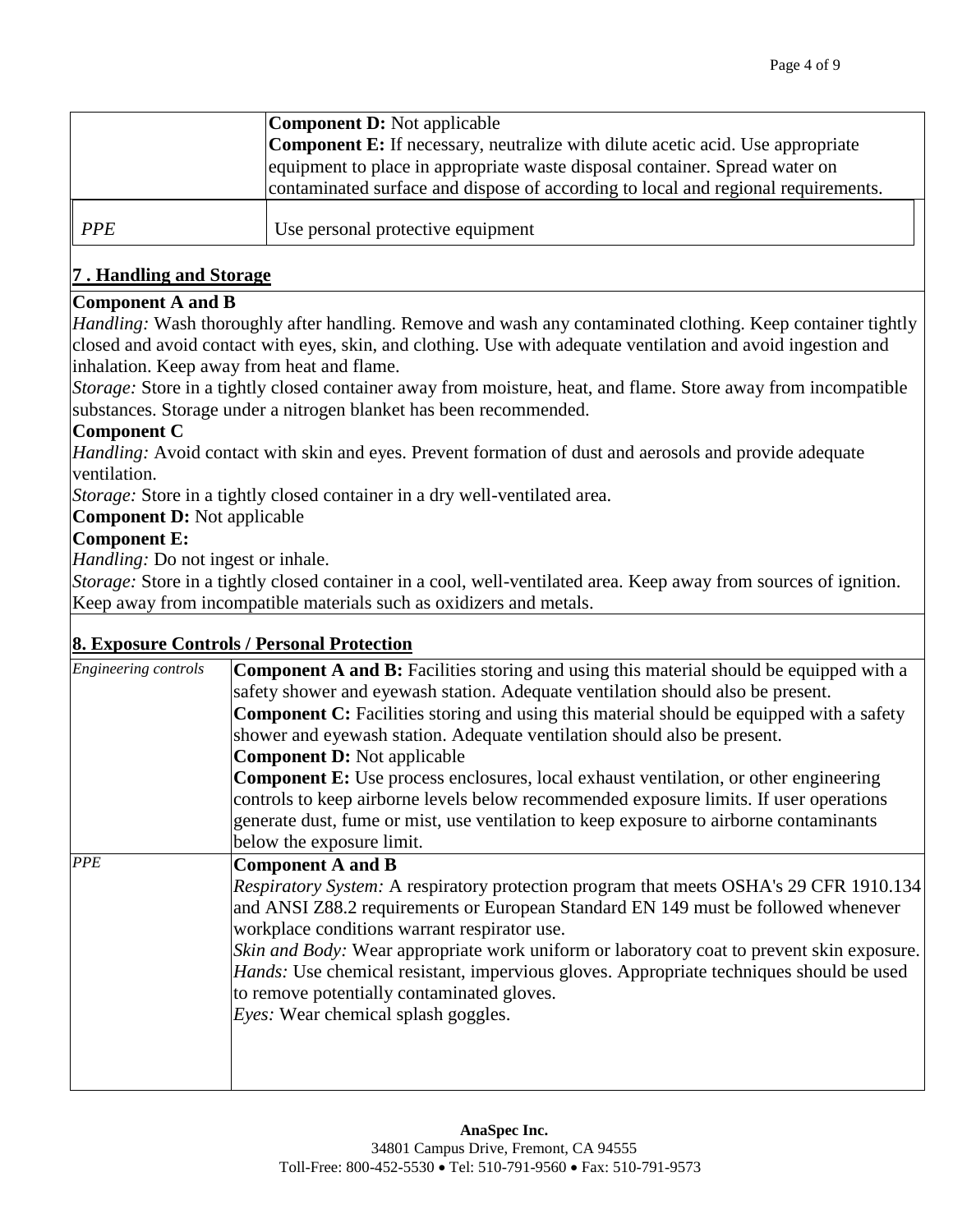## **Component C**

*Respiratory System:* Use a full-face supplied air respirator. Use respirators and components tested and approved under appropriate government standards such as NIOSH (US) or CEN  $(EU)$ .

*Skin and Body:* Wear appropriate work uniform or laboratory coat to prevent skin exposure. *Hands:* Use chemical resistant, impervious gloves. Appropriate techniques should be used to remove potentially contaminated gloves.

*Eyes:* Handle with face shield and safety glasses.

**Component D:** Not applicable

## **Component E:**

*Respiratory System:* Use an approved/certified dust respirator.

*Skin and Body:* Wear appropriate work uniform or laboratory coat to prevent skin exposure. *Hands:* Use chemical resistant, impervious gloves. Appropriate techniques should be used to remove potentially contaminated gloves.

*Eyes:* Handle with safety glasses.

## **9. Physical and Chemical Properties**

| <b>Physical State</b>                                               | Liquid                                                  |  |  |
|---------------------------------------------------------------------|---------------------------------------------------------|--|--|
| Odo                                                                 | Not determined                                          |  |  |
| Solubility in Water                                                 | Soluble                                                 |  |  |
| Specific Gravity                                                    | Not determined                                          |  |  |
| $p\overline{H}$                                                     | Component $D - 7.5$                                     |  |  |
|                                                                     | Component E -8                                          |  |  |
| <b>Boiling Point</b>                                                | Not determined                                          |  |  |
| <b>Melting Point</b>                                                | Not determined                                          |  |  |
| <b>Flash Point</b>                                                  | Not determined                                          |  |  |
| Vapor Pressure:                                                     | Not determined                                          |  |  |
| Vapor Density:                                                      | Not determined                                          |  |  |
| <b>10. Stability and Reactivity</b><br><b>Thermal Decomposition</b> | Not applicable                                          |  |  |
| Dangerous Products of Decomposition                                 | Not Applicable                                          |  |  |
| Dangerous Reactions                                                 | Not Applicable                                          |  |  |
| 11. Toxicological Information                                       |                                                         |  |  |
| <b>RTECS Number</b>                                                 | Component A: PV6210000                                  |  |  |
|                                                                     | Component B: PV6210000                                  |  |  |
|                                                                     | Component C: OV5550000                                  |  |  |
|                                                                     | Component D: NA                                         |  |  |
|                                                                     | Component E: NA                                         |  |  |
| Toxicity                                                            | Component A, Component B and Component C contains DMSO. |  |  |
|                                                                     | For <b>DMSO</b>                                         |  |  |
|                                                                     | Oral LD50                                               |  |  |
|                                                                     | LD50 Oral - rat - 14,500 mg/kg                          |  |  |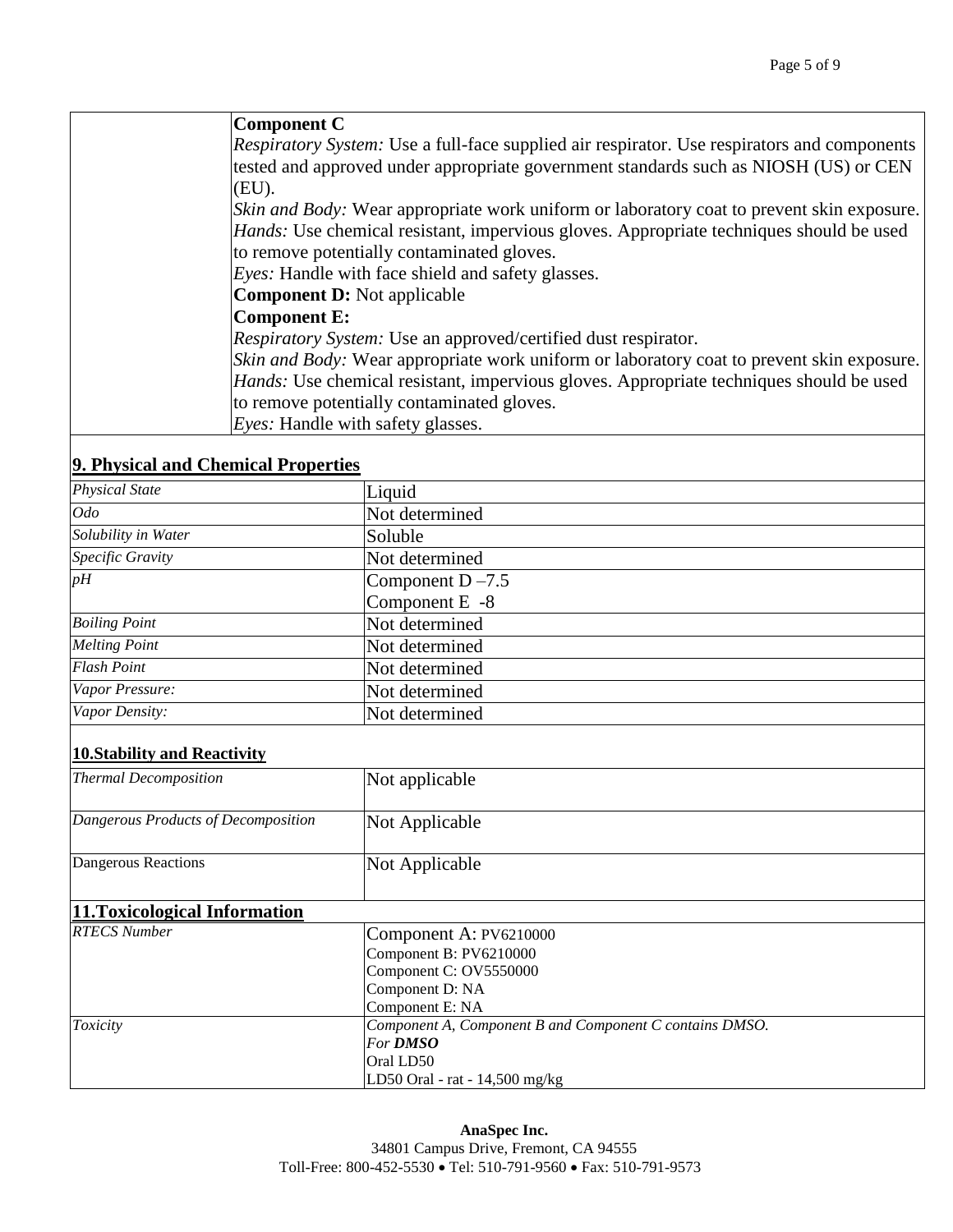|                                                                                   | <b>Inhalation LC50</b>                                                                               |
|-----------------------------------------------------------------------------------|------------------------------------------------------------------------------------------------------|
|                                                                                   | LC50 Inhalation - rat - 4 h - 40250 ppm                                                              |
|                                                                                   | Dermal LD50                                                                                          |
|                                                                                   | LD50 Dermal - rabbit - $>$ 5,000 mg/kg                                                               |
|                                                                                   | Component C contains APMA                                                                            |
|                                                                                   | For <b>APMA</b>                                                                                      |
|                                                                                   | LD50 Intravenous - mouse - 18 mg/kg                                                                  |
|                                                                                   |                                                                                                      |
| <b>Health Hazards</b>                                                             | No data available                                                                                    |
| <b>Potential Hazards</b>                                                          | <b>Potential Health Effects</b>                                                                      |
|                                                                                   | <b>Component C</b>                                                                                   |
|                                                                                   | Inhalation May be fatal if inhaled. May cause respiratory tract irritation.                          |
|                                                                                   | Skin May cause skin irritation. May be fatal if absorbed through skin.                               |
|                                                                                   | Eyes May cause eye irritation.                                                                       |
|                                                                                   | Ingestion May be fatal if swallowed.                                                                 |
|                                                                                   | Target Organs Kidney, Nerves.                                                                        |
| Carcinogenicity:                                                                  | No data available                                                                                    |
| OSHA Permissible Exposure Limit(PEL)                                              | No data available                                                                                    |
| Data                                                                              |                                                                                                      |
| <b>ACGIH Threshold Limit Values (TLV)</b>                                         | No data available                                                                                    |
| 12. Ecological Information                                                        |                                                                                                      |
|                                                                                   | For Dimethyl sulfoxide (DMSO) CAS-No. 67-68-5 (Component A, B and C contains DMSO)                   |
| <b>Toxicity</b>                                                                   |                                                                                                      |
| Toxicity to fish LC50 - Pimephales promelas (fathead minnow) - 34,000 mg/l - 96 h |                                                                                                      |
| LC50 - Oncorhynchus mykiss (rainbow trout) - 35,000 mg/l - 96 h                   |                                                                                                      |
|                                                                                   | Toxicity to daphnia and other aquatic invertebrates. EC50 - Daphnia pulex (Water flea) - 27,500 mg/l |
| Toxicity to algae EC50 - Lepomis macrochirus (Bluegill) - > 400,000 mg/l - 96 h   |                                                                                                      |
| Persistence and degradability                                                     |                                                                                                      |
| No data available                                                                 |                                                                                                      |
| <b>Bioaccumulative potential</b>                                                  |                                                                                                      |
| No data available                                                                 |                                                                                                      |
| <b>Mobility in soil</b>                                                           |                                                                                                      |
| No data available                                                                 |                                                                                                      |
| <b>PBT</b> and vPvB assessment                                                    |                                                                                                      |
| No data available                                                                 |                                                                                                      |
| <b>Other adverse effects</b>                                                      |                                                                                                      |
| No data available                                                                 |                                                                                                      |
| For 4-Aminophenylmercury acetate, CAS-No. 6283-24-5, (Component C)                |                                                                                                      |
| <b>Toxicity</b>                                                                   |                                                                                                      |
| No data available                                                                 |                                                                                                      |
| Persistence and degradability                                                     |                                                                                                      |
| No data available                                                                 |                                                                                                      |
| <b>Bioaccumulative potential</b>                                                  |                                                                                                      |
| No data available                                                                 |                                                                                                      |
| <b>Mobility in soil</b>                                                           |                                                                                                      |
| No data available<br><b>PBT</b> and vPvB assessment                               |                                                                                                      |
| No data available                                                                 |                                                                                                      |
| Other adverse effects                                                             |                                                                                                      |
|                                                                                   | An environmental hazard cannot be excluded in the event of unprofessional handling or disposal.      |
|                                                                                   | Very toxic to aquatic organisms, may cause long-term adverse effects in the aquatic environment.     |
| <b>13. Disposal Considerations</b>                                                |                                                                                                      |
|                                                                                   |                                                                                                      |
|                                                                                   |                                                                                                      |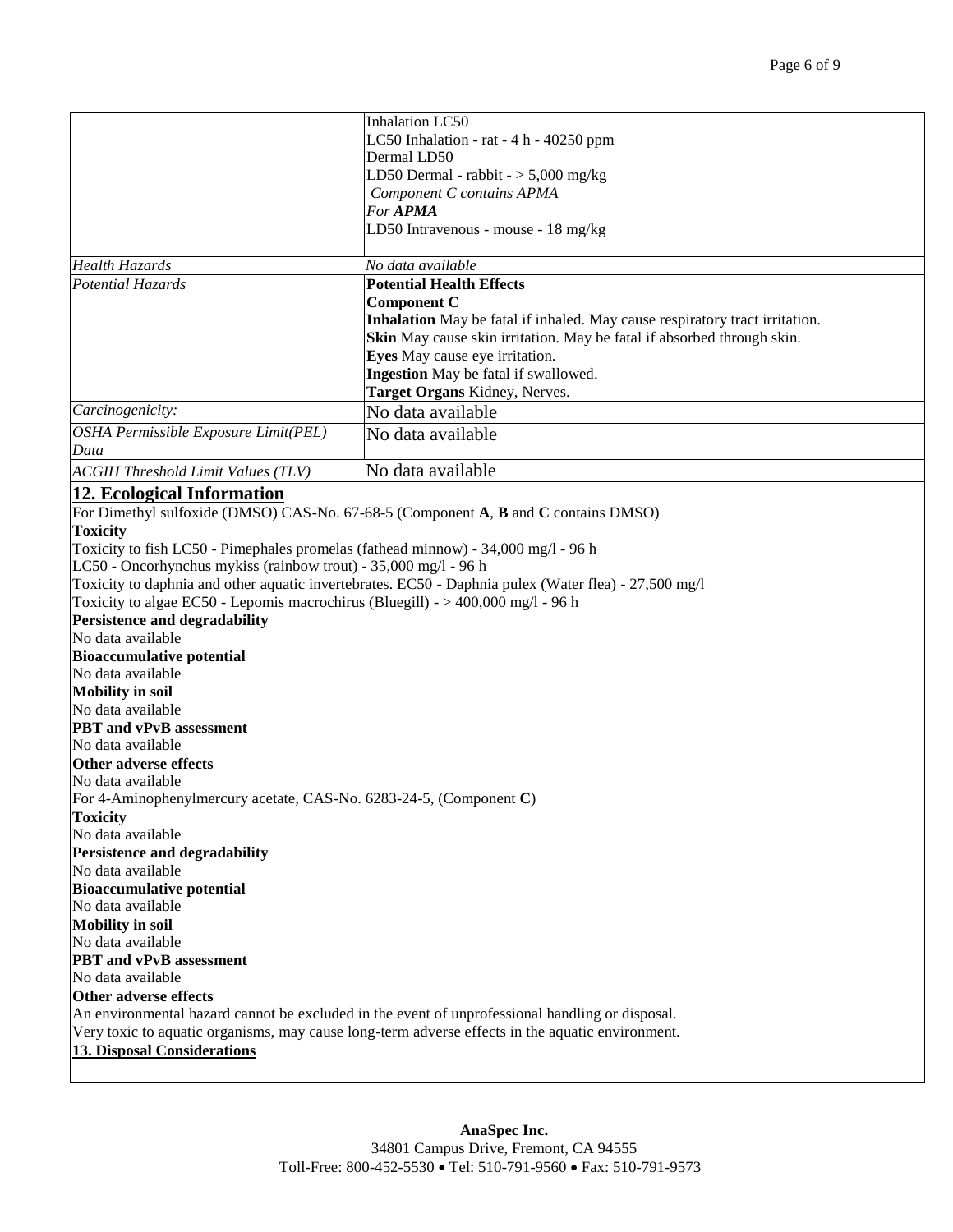For 4-Aminophenylmercury acetate, CAS-No. 6283-24-5 (Component C)

Observe all federal, state, and local environmental regulations. Contact a licensed professional waste disposal Service to dispose of this material. Dissolve or mix the material with a combustible solvent and burn in a chemical Incinerator equipped with an afterburner and scrubber.

#### **Contaminated packaging**

Dispose of as unused product.

For Dimethyl sulfoxide (DMSO) CAS-No. 67-68-5 (Component A, B and C) This combustible material may be burned in a chemical incinerator equipped with an afterburner and scrubber. Offer surplus and non-recyclable solutions to a licensed disposal company.

#### **Contaminated packaging**

Dispose of as unused product.

#### **14. Transport Information:**

| <b>UN</b> Number             | 3316         |
|------------------------------|--------------|
| <b>Hazard Class</b>          |              |
| <b>Identification Number</b> | N/A          |
| Packing Group                |              |
| Proper Shipping Name (DOT)   | Chemical Kit |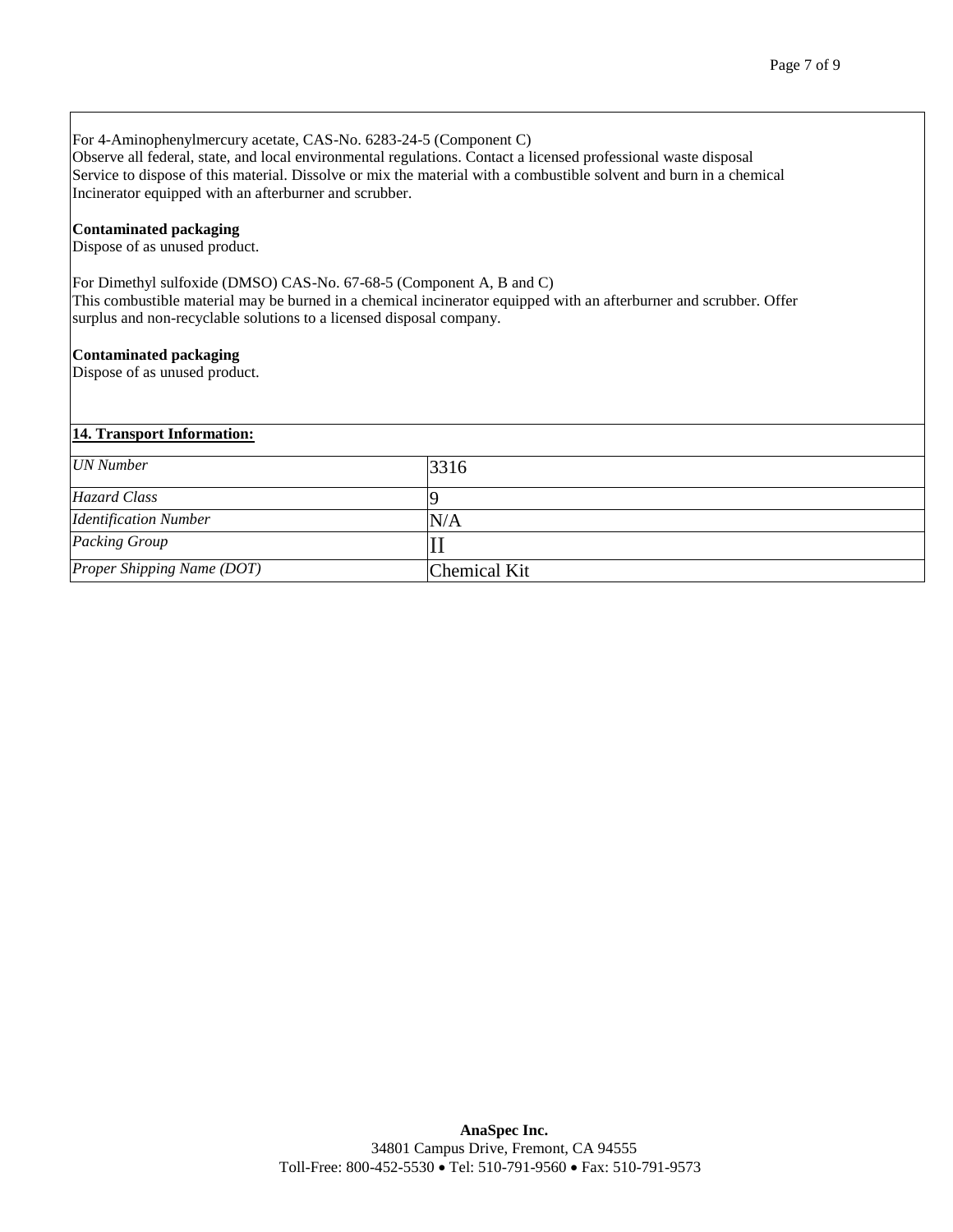| California Proposition 65:                       | Component C: WARNING! This product contains a chemical known in the Sta                       |  |
|--------------------------------------------------|-----------------------------------------------------------------------------------------------|--|
|                                                  | cause birth defects or other reproductive harm. 4-Aminophenylmercury                          |  |
|                                                  | acetate. CAS-No. 6283-24-5 Revision Date 1990-07-01                                           |  |
|                                                  |                                                                                               |  |
| US TSCA (Toxic Substance Control Act):           | Component A,B,C,E: Listed                                                                     |  |
|                                                  | Component D: Not listed                                                                       |  |
| US CERCLA (Comprehensive Environmental Response, | Component A,B,C: 261.33 8(d).                                                                 |  |
| Compensation, and Liability Act:                 | Component <b>D</b> : Not listed                                                               |  |
|                                                  | Component E: CAS# 60-00-4: 5000 lb final RQ; 2270 kg final RQ                                 |  |
| <b>US SARA Title III</b>                         | Component A,B                                                                                 |  |
|                                                  | SARA 302 components: N/A                                                                      |  |
|                                                  | SARA 313 components: N/A                                                                      |  |
|                                                  | SARA 311/312 Hazards: Fire Hazard, Chronic Health Hazard                                      |  |
|                                                  | Component C                                                                                   |  |
|                                                  | SARA 302 components: N/A                                                                      |  |
|                                                  | SARA 313 components: N/A                                                                      |  |
|                                                  | SARA 311/312 Hazards: Acute Health Hazard, Chronic Health Hazard                              |  |
|                                                  | Fire Hazard, Chronic Health Hazard                                                            |  |
|                                                  | Component D                                                                                   |  |
|                                                  | SARA 302 components: N/A                                                                      |  |
|                                                  | SARA 313 components: N/A                                                                      |  |
|                                                  | SARA 311/312 Hazards: N/A                                                                     |  |
|                                                  | Component E                                                                                   |  |
|                                                  | SARA 302 components: N/A                                                                      |  |
|                                                  | SARA 313 components: N/A                                                                      |  |
|                                                  | SARA 311/312 Hazards: Acute Health Hazard                                                     |  |
| US Clean Air Act:                                | Component $A$ , $\overline{B}$ , $C$ , $D$ and $E$                                            |  |
|                                                  | Listed under Hazardous Air Pollutants: Not listed                                             |  |
|                                                  | Listed under Class 1 Ozone Depletors: Not listed                                              |  |
|                                                  | Listed under Class 2 Ozone Depletors: Not listed                                              |  |
| <b>US Clean Water Act:</b>                       | Components A, B, C, and D                                                                     |  |
|                                                  | Listed under "Hazardous Substances": Not listed                                               |  |
|                                                  | Listed under "Priority Pollutants": Not listed                                                |  |
|                                                  | Listed under "Toxic Pollutants": Not listed                                                   |  |
|                                                  | Component $E$                                                                                 |  |
|                                                  | Listed under "Hazardous Substances": Listed                                                   |  |
|                                                  | Listed under "Priority Pollutants": Not listed<br>Listed under "Toxic Pollutants": Not listed |  |
|                                                  |                                                                                               |  |

*US States: Right-to-Know: Listed in the following States:*

| Component A:             | Component B:             | Component C:                    | Component D: | Component E:             |  |
|--------------------------|--------------------------|---------------------------------|--------------|--------------------------|--|
| Pennsylvania             | Pennsylvania             | Pennsylvania                    |              | Pennsylvania             |  |
| Revision Date 2007-03-01 | Revision Date 2007-03-01 | Revision Date 1987-01-01        | N/A          | Revision Date 2007-03-01 |  |
| New Jersey               | New Jersey               | New Jersey                      |              | New Jersey               |  |
| Revision Date 2007-03-01 | Revision Date 2007-03-01 | <b>Revision Date 1987-01-01</b> | N/A          | Revision Date 2007-03-01 |  |
|                          |                          |                                 |              | <b>Massachusetts</b>     |  |
| N/A                      | N/A                      | N/A                             | N/A          | Revision Date 2007-03-01 |  |